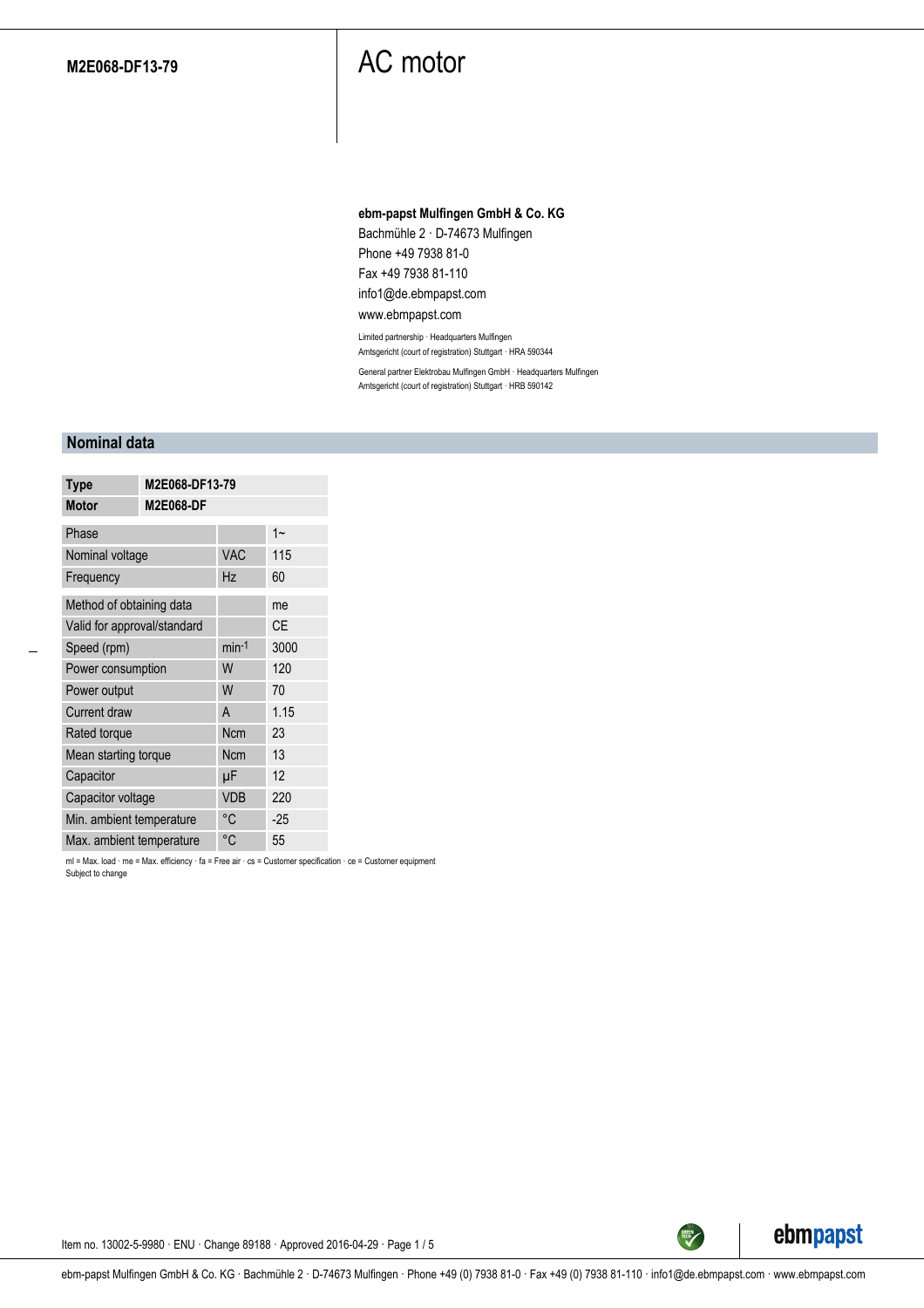### **Technical description**

| Weight                                                                           | 1.9 kg                                                 |
|----------------------------------------------------------------------------------|--------------------------------------------------------|
| <b>Fan size</b>                                                                  | 68 mm                                                  |
| <b>Rotor surface</b>                                                             | Rotor open, painted black                              |
| <b>Direction of rotation</b>                                                     | Right and left                                         |
| Degree of protection                                                             | IP <sub>00</sub>                                       |
| Insulation class                                                                 | "B"                                                    |
| Moisture (F) / Environmental (H)<br>protection class                             | H0 - dry environment                                   |
| Max. permitted ambient temp.<br>for motor (transport/storage)                    | $-40 °C$                                               |
| Min. permitted ambient temp. for<br>motor (transport/storage)                    | $+80 °C$                                               |
| <b>Installation position</b>                                                     | Any                                                    |
| <b>Mode</b>                                                                      | S <sub>1</sub>                                         |
| <b>Motor bearing</b>                                                             | <b>Ball bearing</b>                                    |
| Touch current according to IEC<br>60990 (measuring circuit Fig. 4,<br>TN system) | $< 0.75$ mA                                            |
| <b>Motor protection</b>                                                          | Thermal overload protector (TOP) with basic insulation |
| <b>Protection class</b>                                                          | I (with customer connection of protective earth)       |
| <b>Conformity with standards</b>                                                 | EN 60335-1; CE                                         |



TECH

Item no. 13002-5-9980 · ENU · Change 89188 · Approved 2016-04-29 · Page 2 / 5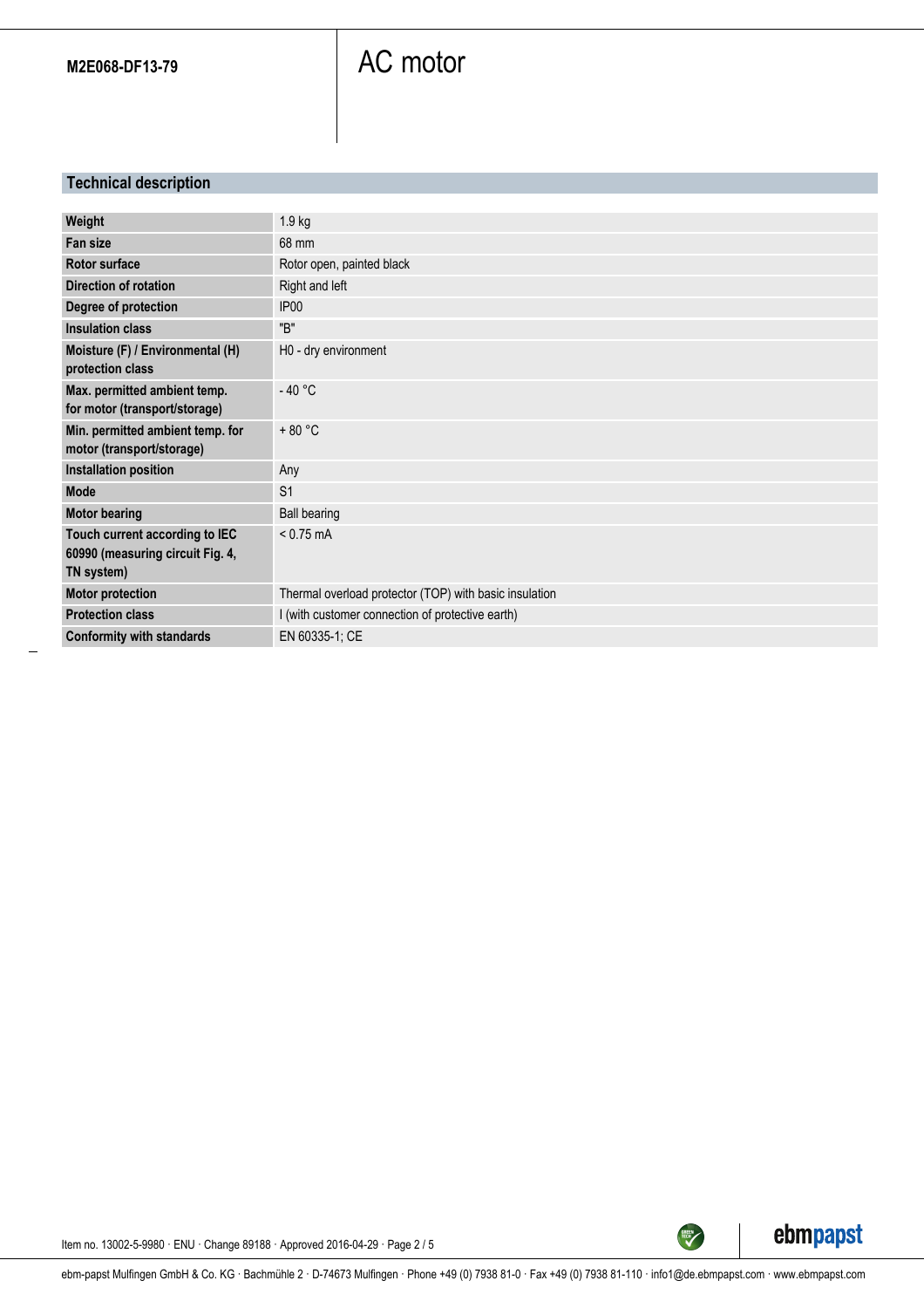### **Product drawing**



1 Max. clearance for screw 5 mm 2 Cable AWG20, 6x crimped splices



Item no. 13002-5-9980 · ENU · Change 89188 · Approved 2016-04-29 · Page 3 / 5

ebm-papst Mulfingen GmbH & Co. KG · Bachmühle 2 · D-74673 Mulfingen · Phone +49 (0) 7938 81-0 · Fax +49 (0) 7938 81-110 · info1@de.ebmpapst.com · www.ebmpapst.com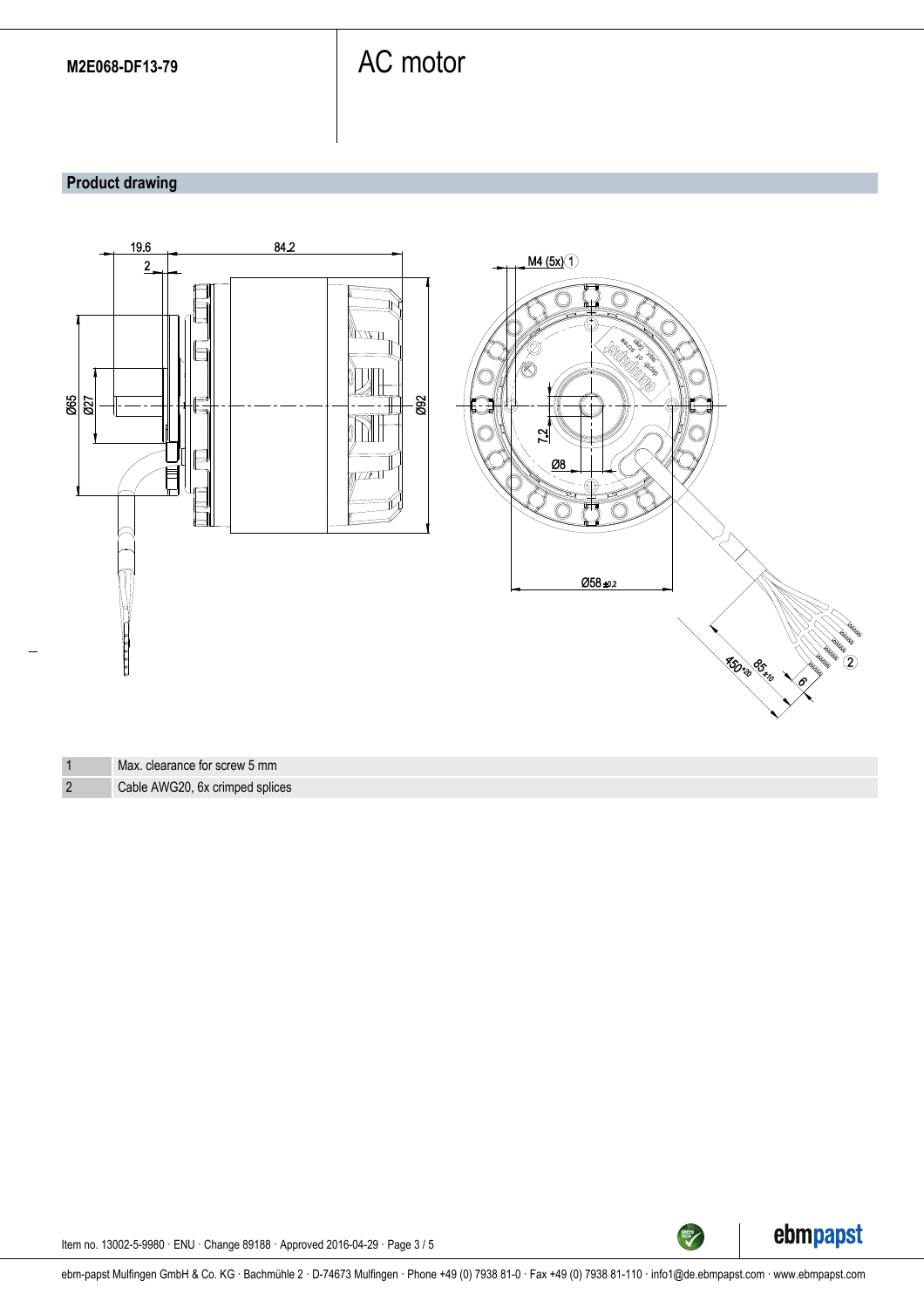### **Connection diagram**





| $\vert$ 1      | Clockwise operation        |
|----------------|----------------------------|
| $\overline{2}$ | Counterclockwise operation |
| U1             | black                      |
| U <sub>2</sub> | gray                       |
| Z1             | blue                       |
| Z <sub>2</sub> | brown                      |
| <b>TOP</b>     | 2x white                   |



Item no. 13002-5-9980 · ENU · Change 89188 · Approved 2016-04-29 · Page 4 / 5